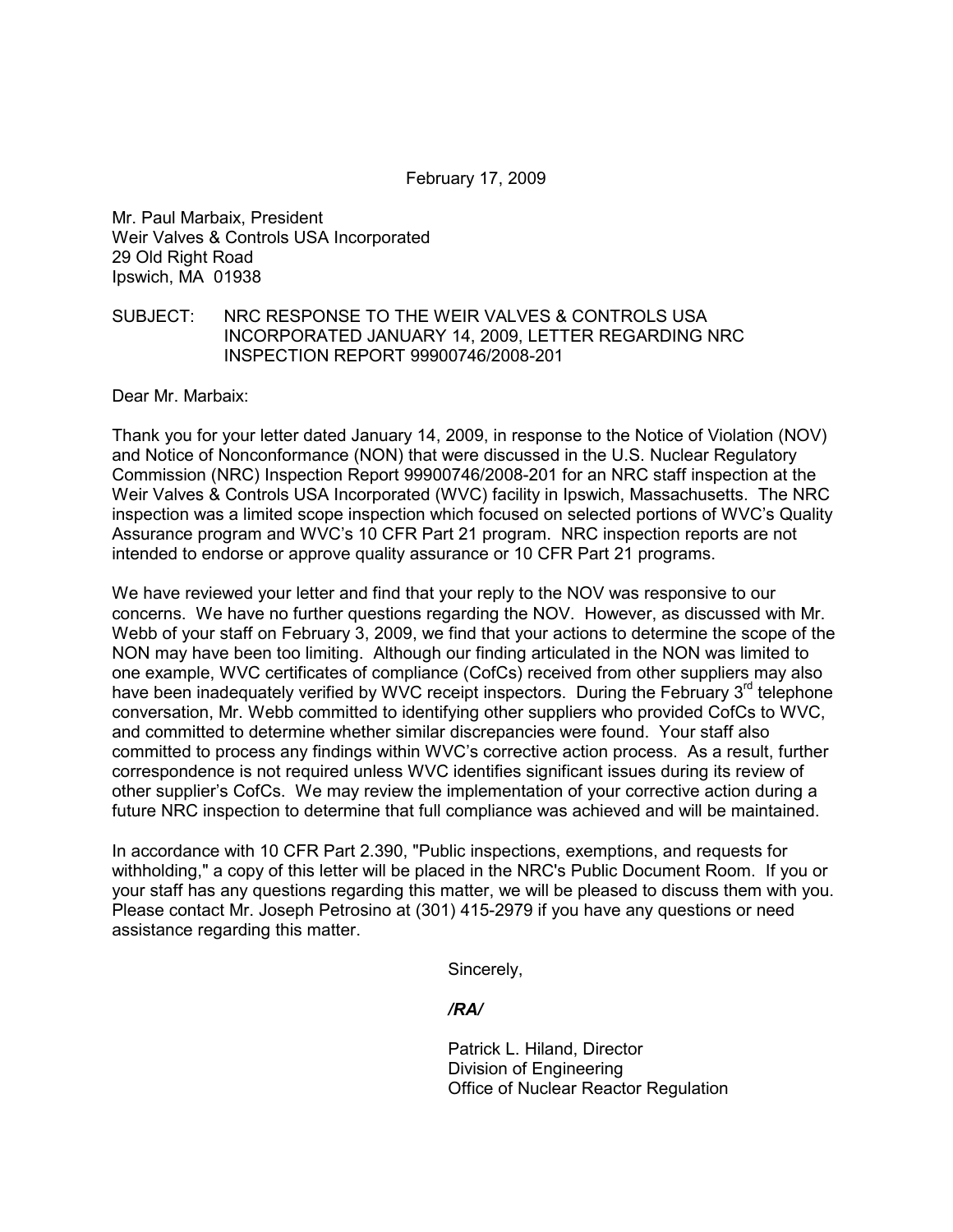Docket No: 99900746

cc: Mr. John Webb, Quality Assurance Manager Weir Valves & Controls USA Incorporated 29 Old Right Road Ipswich, MA 01938